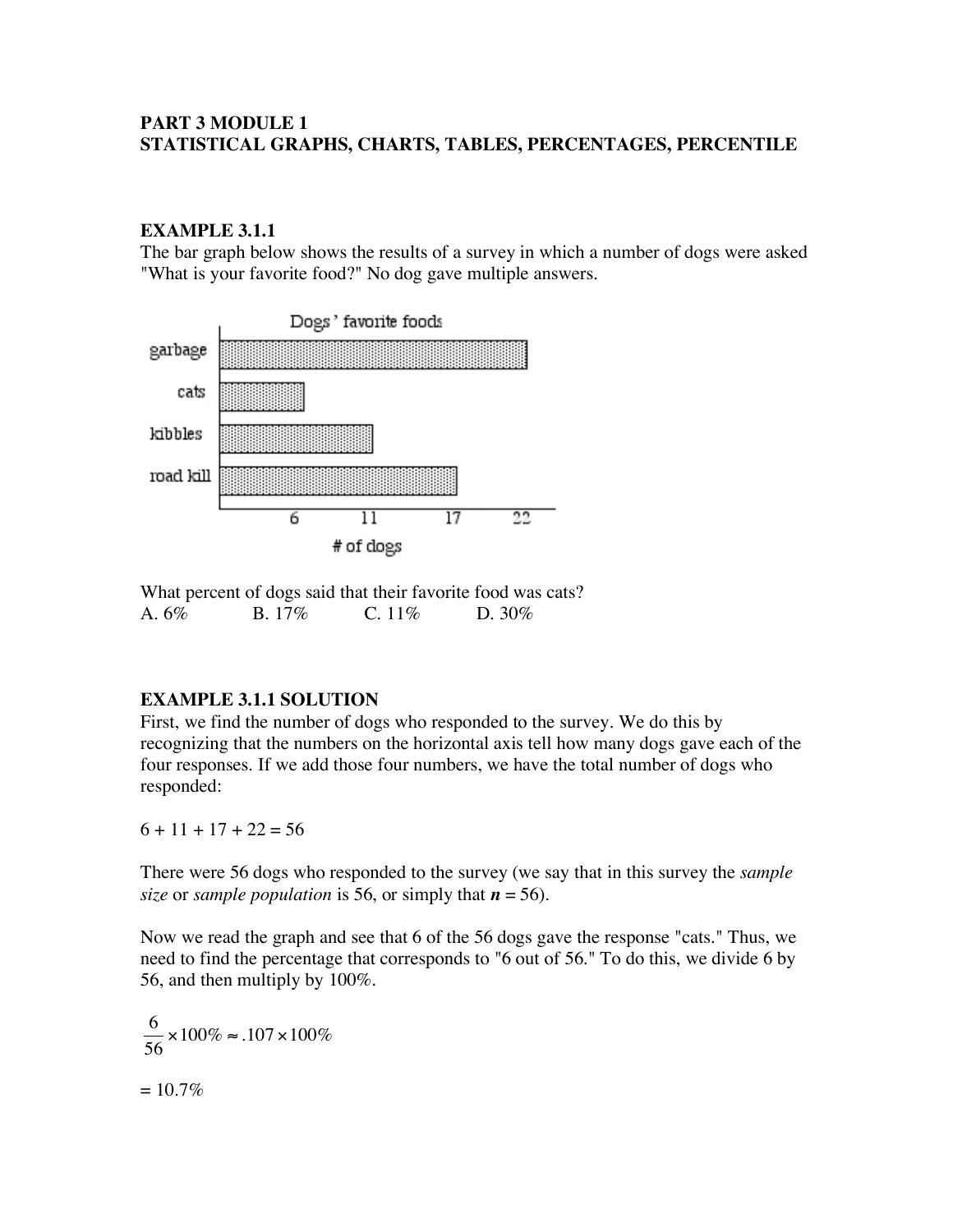### **The best choice is C.**

Notice that when we "multiply 0.107 by 100%" what we actually do is **move the decimal point two places to the right, and append a "%" sign.**

**FACT: To convert a decimal number to a percent, we move the decimal point two positions to the right, and add a percentage sign.**

### **EXAMPLE 3.1.2**

The graph below shows the distribution according to academic major of a group of students. None of them have double majors.



Approximately what percent are majoring in something other than music? A. 25% B. 12% C. 88% D. 94%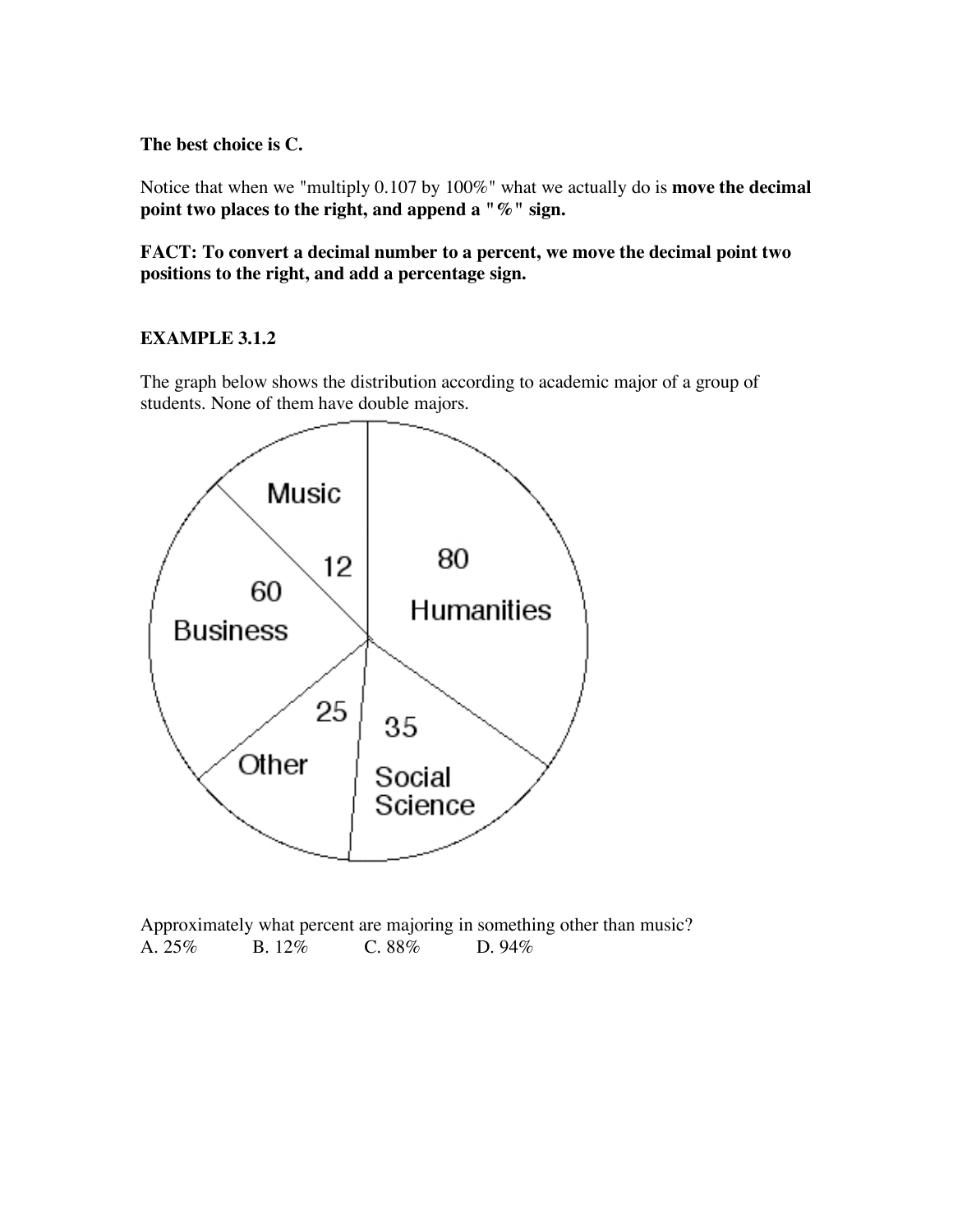### **EXAMPLE 3.1.3**

The graph below shows the percentage distribution of grades on an exam. Assuming that 828 people took the test, how many received grades of A or B?



### **PERCENT INCREASE OR PERCENT DECREASE**

If a quantity increases or decreases, we can compute the percent increase or percent decrease.

#### **PERCENT INCREASE**

If a quantity is increasing, we compute percent increase as follows:

percent increase =  $\frac{\text{amount of increase}}{\text{100\%}} \times 100\%$ beginning amount

This is the same as:

percent increase = ending amount  $-$  beginning amount  $\times 100\%$ beginning amount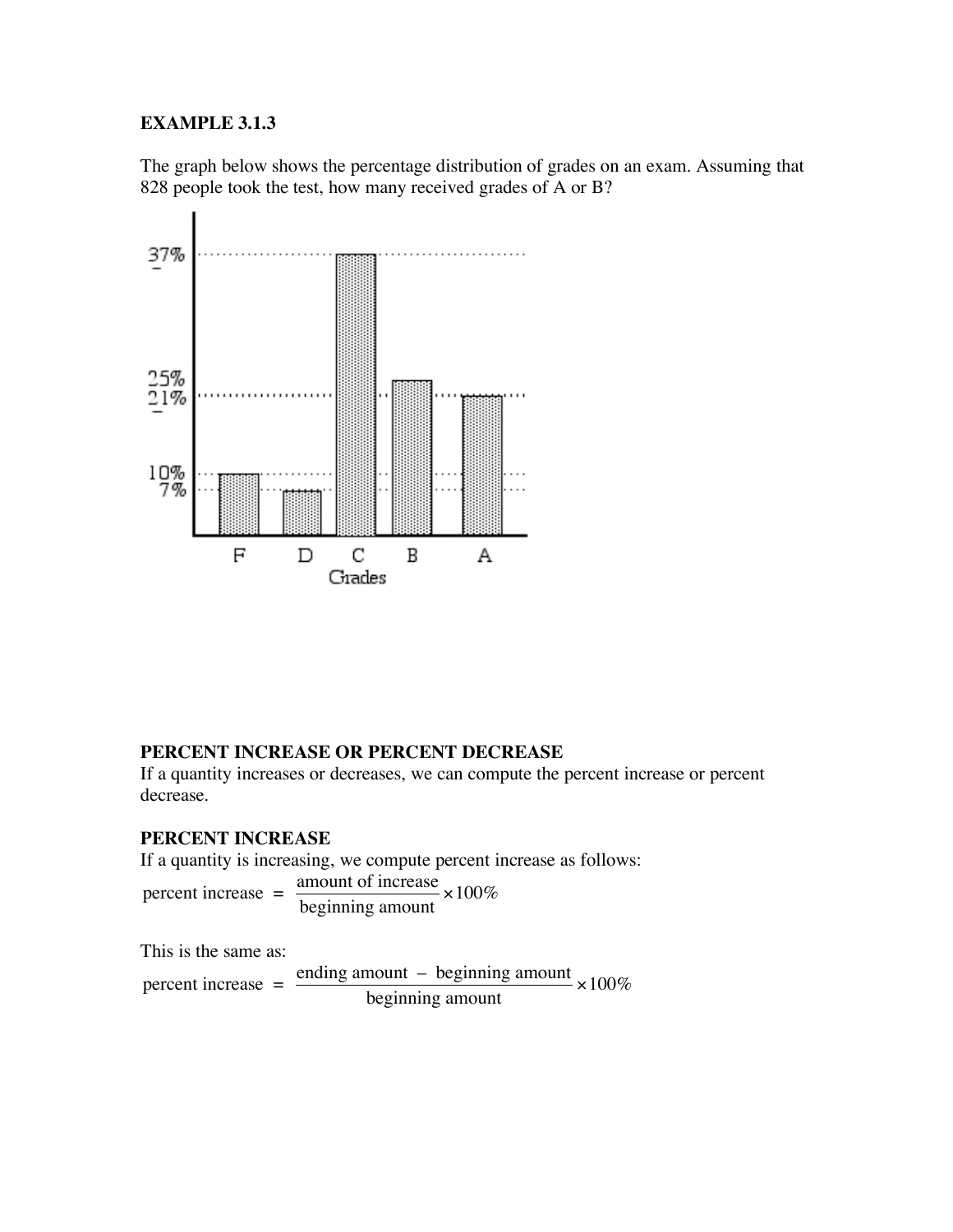#### **PERCENT DECREASE**

If quantity is decreasing, we compute percent decrease as follows: percent decrease = amount of decrease beginning amount  $\times 100\%$ 

Which is the same as:

percent decrease  $=$   $\frac{\text{beginning amount}}{1.1} - \text{ending amount}} \times 100\%$ beginning amount

### **EXAMPLE 3.1.10**

In July, Gomer had 12 pet wolverines and 10 fingers. In August, he had 15 pet wolverines and 8 fingers.

|        | 1. Find the <b>percent increase</b> in his wolverines. |         |          |
|--------|--------------------------------------------------------|---------|----------|
| A. 25% | $B. 125\%$                                             | C. 30\% | D. $3\%$ |

|        | 2. Find the <b>percent decrease</b> in his fingers. |           |          |
|--------|-----------------------------------------------------|-----------|----------|
| A. 80% | B. 180\%                                            | C. $20\%$ | D. 120\% |

### **EXAMPLE 3.1.11**

*(The information in this example is factual, according to the Workers Rights Council.)* 1. In a sweatshop in El Salvador, a seamstress is paid  $74¢$  for the labor required to sew one Liz Claiborne jacket (retail price: \$198). If she were to be paid a "living wage," her pay would for that job would increase to \$2.64. Find the **percent increase** in her pay if this were to happen.

2. Referring to the information in Part 1:

Suppose that the seamstress' pay is increased so that she receives a "living wage," and suppose that the entire cost of this is passed on to the consumer. Find the **percent increase** in the retail cost of the jacket.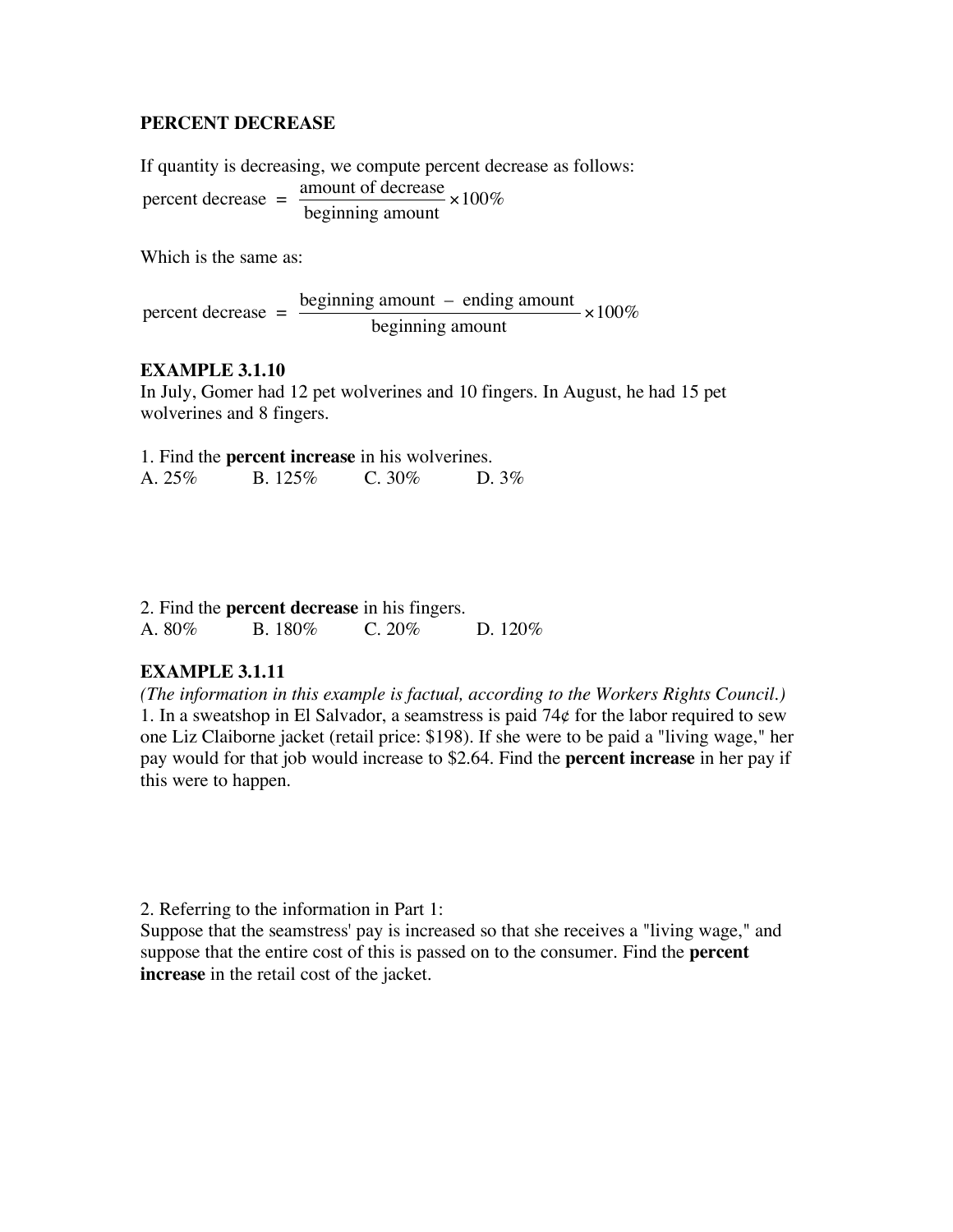# **WORLD WIDE WEB NOTE**

For practice involving percent increase and decrease, visit the companion website and try THE PERCENTS OF CHANGE.

# **PERCENTILE RANK**

*The percentile rank of a value in a distribution tells the percent of scores that were less than the given value.*

# **EXAMPLE 3.1.13**

The information below refers to scores on a standardized exam.

| Score | Percentile |
|-------|------------|
| 800   | 99         |
| 700   | 85         |
| 650   | 75         |
| 600   | 55         |
| 450   | 50         |
| 350   | 30         |
| 300   | 25         |

1. What percent of test-takers had scores that were less than 350?

2. What percent of test-takers had scores that were greater than or equal to 600?

3. Approximately what percent of test-takers had scores that were between 700 and 450?

### **EXAMPLE 3.1.13 SOLUTIONS**

We must answer all three questions by referring to the definition of percentile rank given above.

1. Since a score of 350 has a percentile rank of 30, the table tells us directly that 30% of the test-takers had scores less than 350.

2. Since a score of 600 has a percentile rank of 55, the table tells us directly that 55% of the test-takers had scores **less than** 600; this means that the other 45% of test takers had scores greater than or equal to 600 (because  $100\%$  - 55% = 45%).

3. Since a score of 700 has a percentile rank of 85, the table tells us directly that 85% of the test-takers had scores less than 700; likewise, the table tells us directly that 50% of the test takers had scores less than 450. Now we subtract:  $85\%$  -  $50\% = 35\%$ . Roughly 35% of the test-takers had scores between 450 and 700. (This answer is approximate, because these 35% actually include the test-takers whose scores were exactly 450. The table does not provide enough information to permit us to answer this question precisely; despite that flaw, this phraseology is used on the CLAST).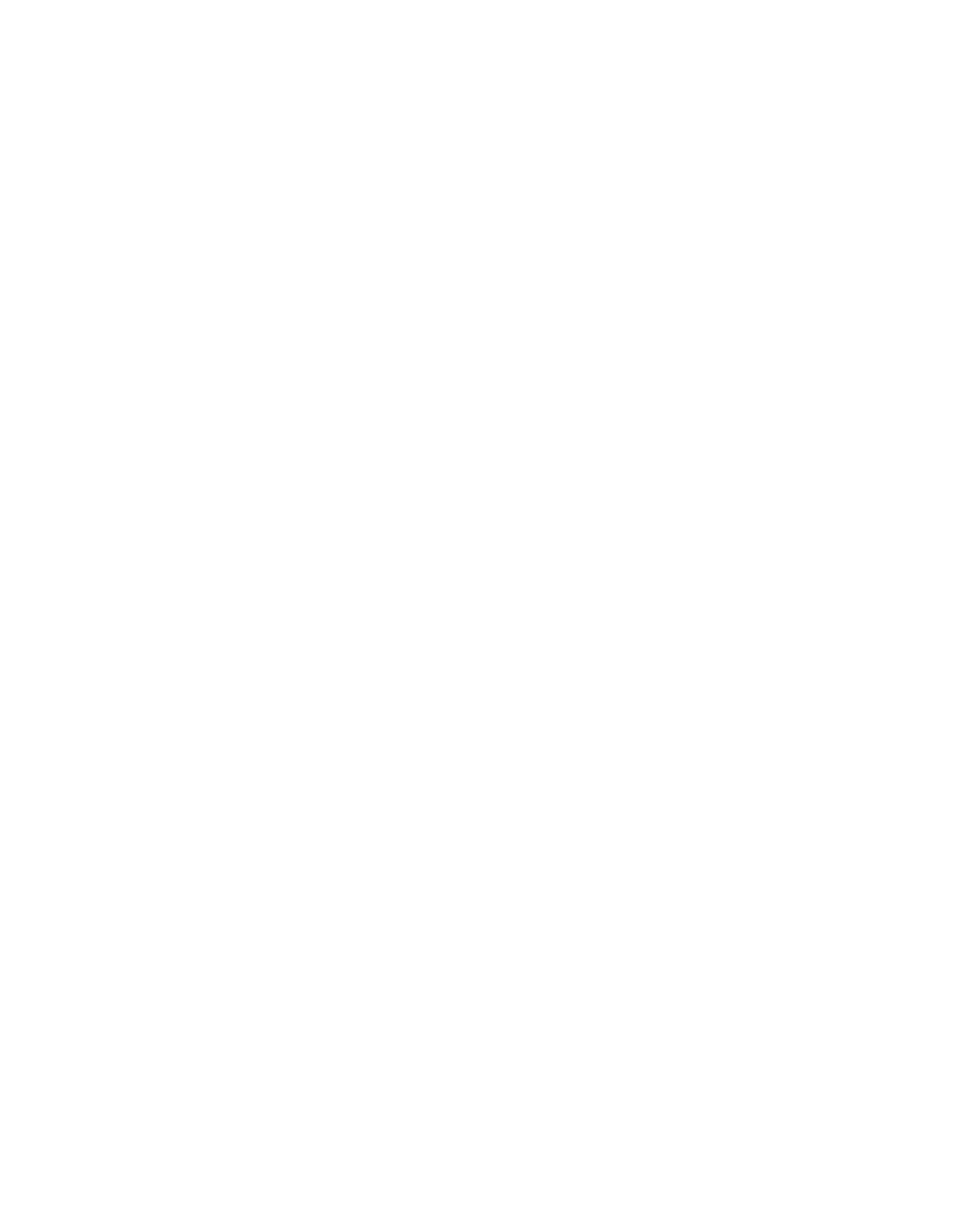### **EXAMPLE 3.1.14**

The table below gives an accurate portrayal of the distribution of humans according to IQ.

| IQ  | Percentile |
|-----|------------|
| 135 | 99         |
| 119 | 90         |
| 115 | 84         |
| 104 | 60         |
| 100 | 50         |
| 92  | 30         |
| 87  | 20         |
| 80  | 10         |
| 76  | 4          |

1. What percent of humans have IQs greater than or equal to119?<br>A. 90 B. 99 C. 9 D. 10  $D. 10$ 

|       |              |       | 2. Approximately what percent of humans have IQs between 92 and 104? |  |
|-------|--------------|-------|----------------------------------------------------------------------|--|
| A. 30 | <b>B.</b> 50 | C. 20 | D. 10                                                                |  |

|       | 3. What percent of humans have IQs less than 87? |       |      |
|-------|--------------------------------------------------|-------|------|
| A. 24 | <b>B.</b> 20                                     | C. 14 | D.10 |

#### **WORLD WIDE WEB NOTE**

For practice involving percentile rank, visit the companion website and try THE PERCENTILATOR.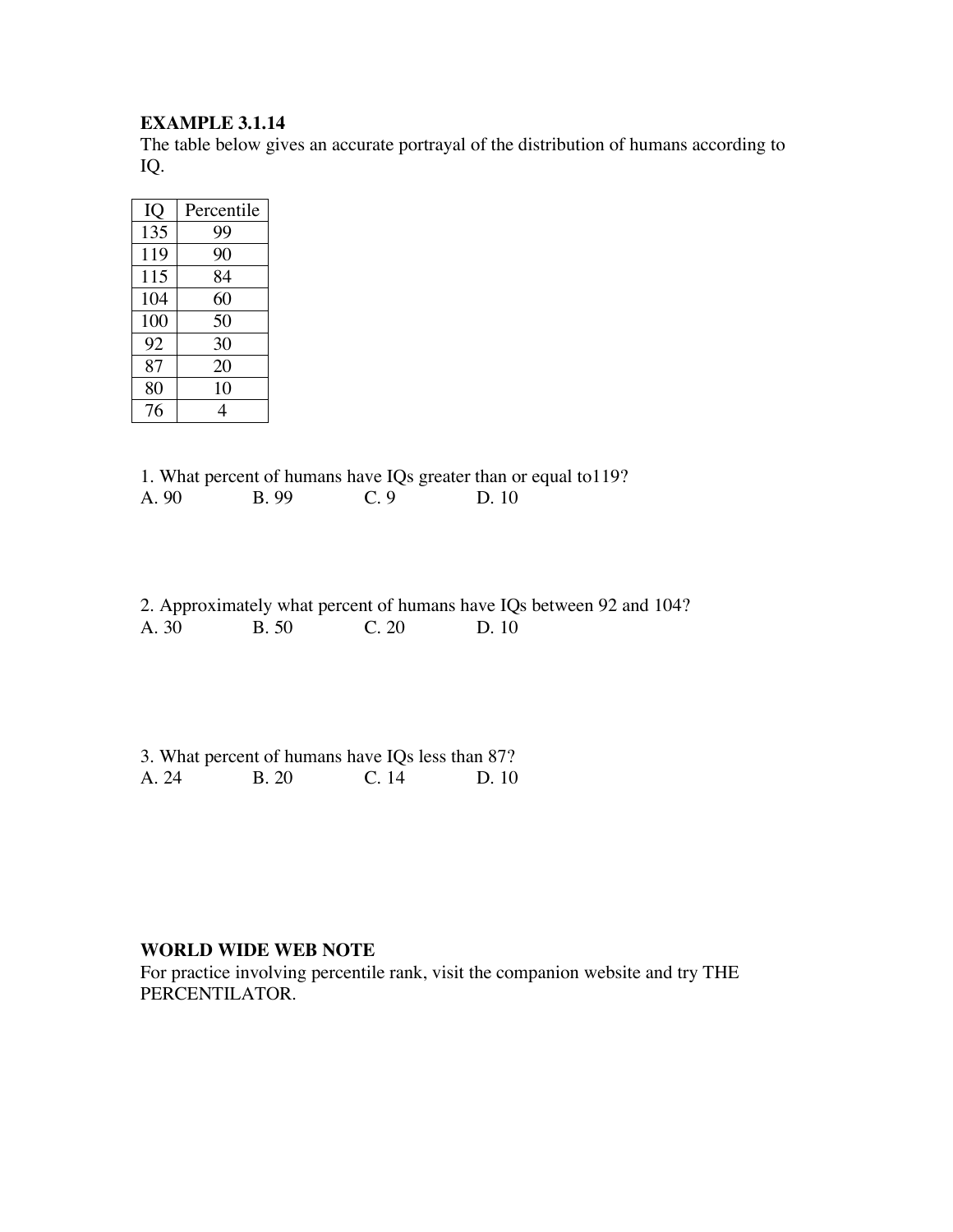# **PRACTICE EXERCISES**

**1 - 2:** A number of couch potatoes were asked "What is the most important thing in the



universe?" Their responses are summarized in the pie chart below.

|  | <b>1.</b> What percent said "Playstation?" |                                             |  |
|--|--------------------------------------------|---------------------------------------------|--|
|  |                                            | A. $36.4\%$ B. $20\%$ C. $80\%$ D. $63.6\%$ |  |
|  |                                            |                                             |  |
|  | 2. What percent didn't say "Xbox?"         |                                             |  |
|  |                                            | A. 12.0% B. 88.0% C. 21.8% D. 78.2%         |  |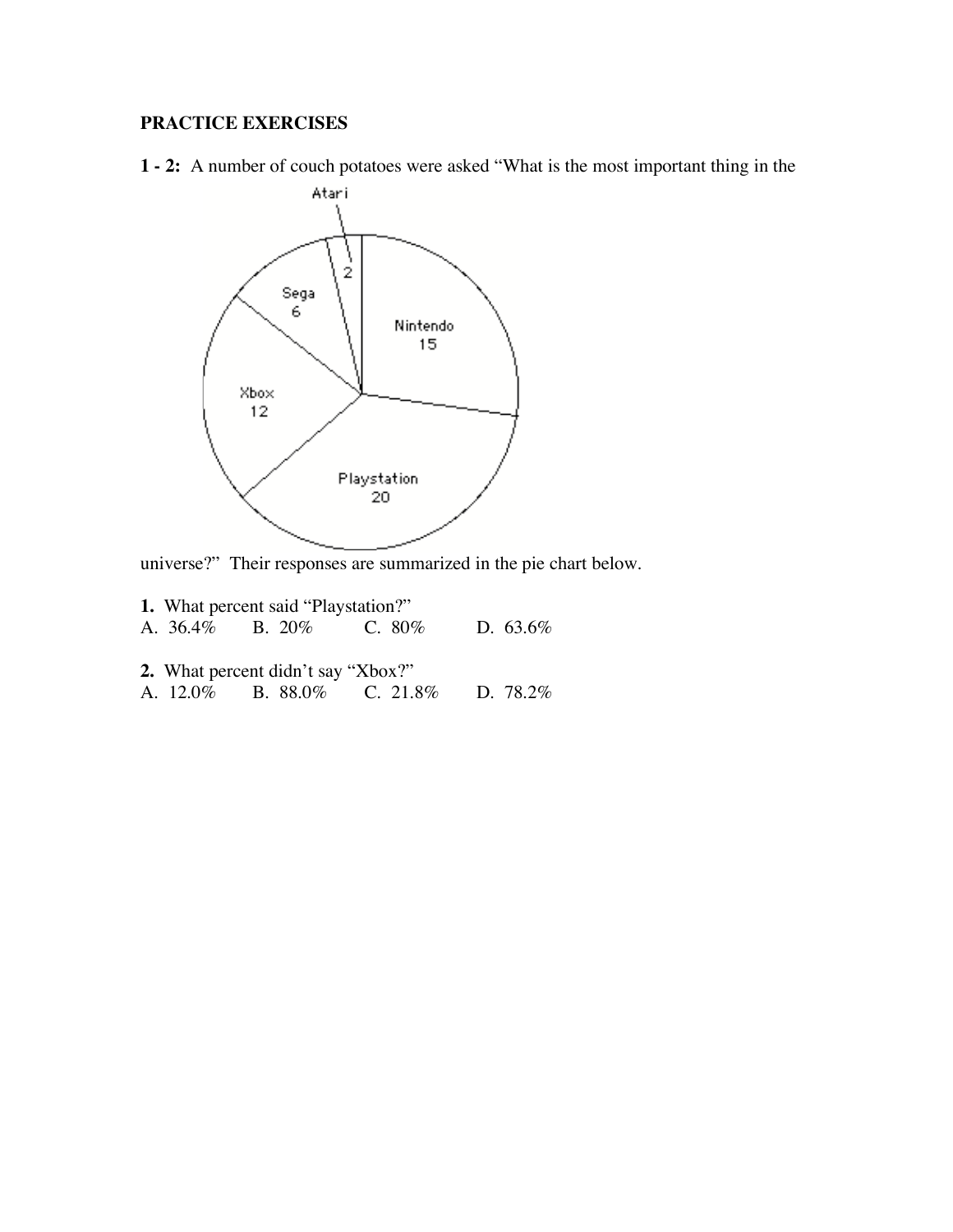

**3 - 4:** Refer to the bar graph below, showing the religious affiliations of US presidents.

**4.** What percent weren't Presbyterian? A. 96.0% B. 85.7% C. 14.7% D. 4.0%

**5.** Last year, Gog the cave man owned 44 stones and 11 sticks. This year, Gog the cave man owns 39 stones and 42 sticks. Find the percent decrease in stones. A. 11.36% B. 112.82% C. 88.64% D. 45.45%

**6.** Last year, Dorothy owned 143 ear rings and 79 nose rings. This year, Dorothy owns 41 ear rings and 150 nose rings. Find the percent increase in nose rings. A. 89.87% B. 71.33% C. 47.33% D. 147.06%

**7.** Last year, Dan owned 113 vinyl LP records. This year, Dan's supply of vinyl LP records has increased by approximately 67%. How many vinyl LP records does Dan have now?

A. 76 B. 7571 C. 180 D. 189

**8.** Last year, Socrates owned 574 Pokemon cards. This year, Socrates's supply of Pokemon cards has decreased by approximately 32%. How many Pokemon cards does Socrates have now?.

A. 184 B. 18368 C. 542 D. 390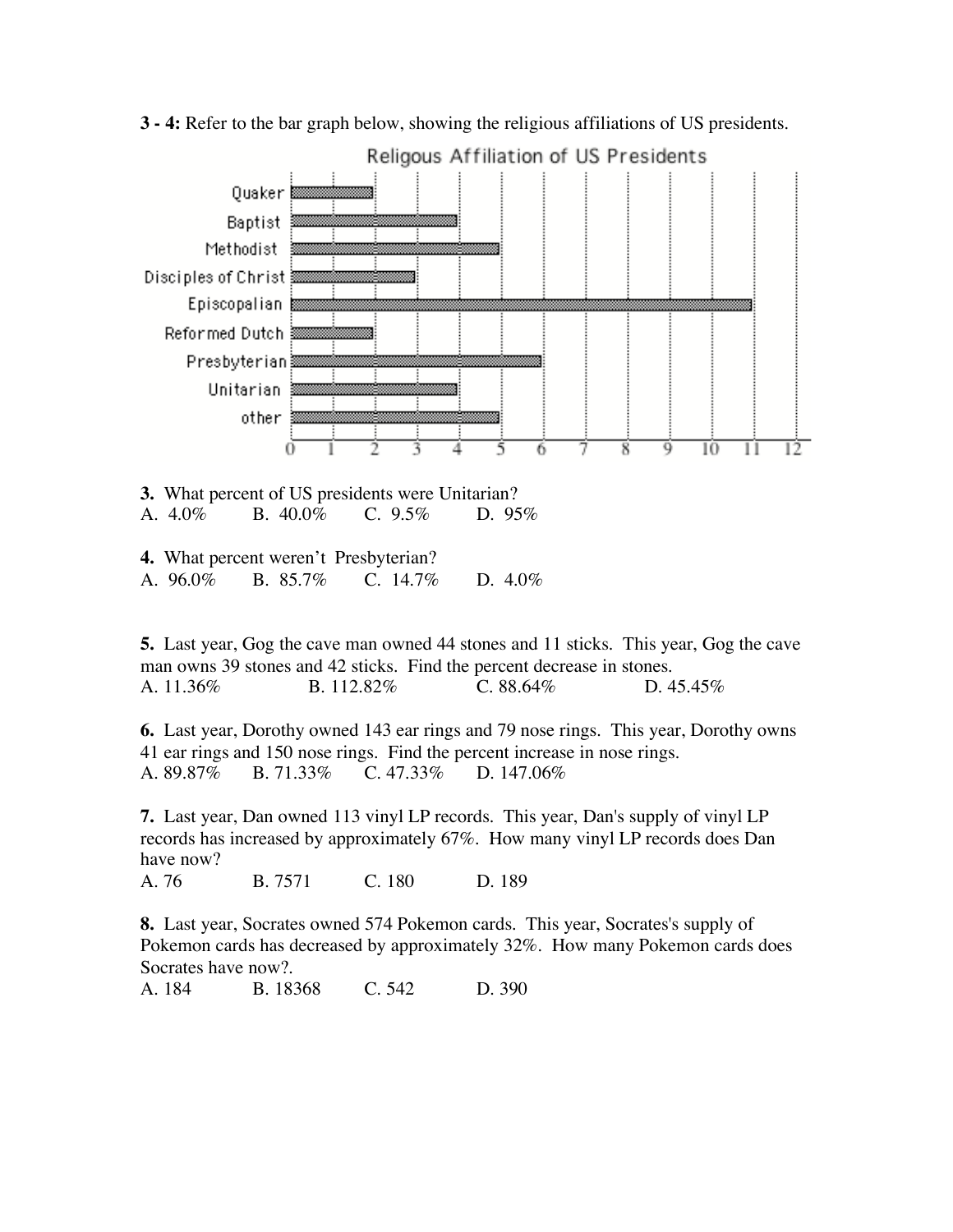*The table* at *right shows the percentile distribution of people according to IQ*. *Refer to it for exercises* 15 - 17.

**9.** What percent of people have IQs less than 85? A. 16 B. 5 C. 4 D. 21 | 85 | 16

**10.** What percent of people have IQs of 130 or more? A. 99 B. 97 C. 196 D. 3

**11.** Approximately what percent of people have IQs between 101 and 130? A. 147 B. 50 C. 47 D. 84

*The table at right shows the percentile distribution of professional wrestlers according to weight (pounds).* 

| IQ  | Percentile |
|-----|------------|
| 145 | 99         |
| 130 | 97         |
| 115 | 84         |
| 101 | 50         |
| 85  | 16         |
| 70  | 4          |
| 55  |            |

| Weight | Percentile |
|--------|------------|
| 450    | 98         |
| 350    | 85         |
| 300    | 50         |
| 275    | 40         |
| 250    | 30         |
| 235    | 25         |

**12.** Approximately what percent of wrestlers weigh between 300 and 450 pounds?

A. 48 B. 85 C. 233 D. 35

**13.** What percent of wrestlers weigh less than 275 pounds? A. 55 B. 60 C. 45 D. 40

**14.** What percent of wrestlers weigh 450 pounds or more? A. 98 B. 2 C. 198 D. 15

*The table at right shows the percentile distribution of final exam scores for MGF1106 Sections* 01-08, *Spring 1999. Refer to it for exercises* 21 - 23.

**15.** What percent of students had scores less than 80? A. 78 B. 63 C. 37 D. 39 65 35

**16.** Approximately what percent of students had scores between 65 and 80? A. 88 B. 38 C. 39 D. 64

**17.** What percent of students had scores greater than 90?

| Score | Percentile |
|-------|------------|
| 100   | 99         |
| 90    | 86         |
| 80    | 63         |
| 73    | 39         |
| 65    | 25         |
| 55    | 14         |